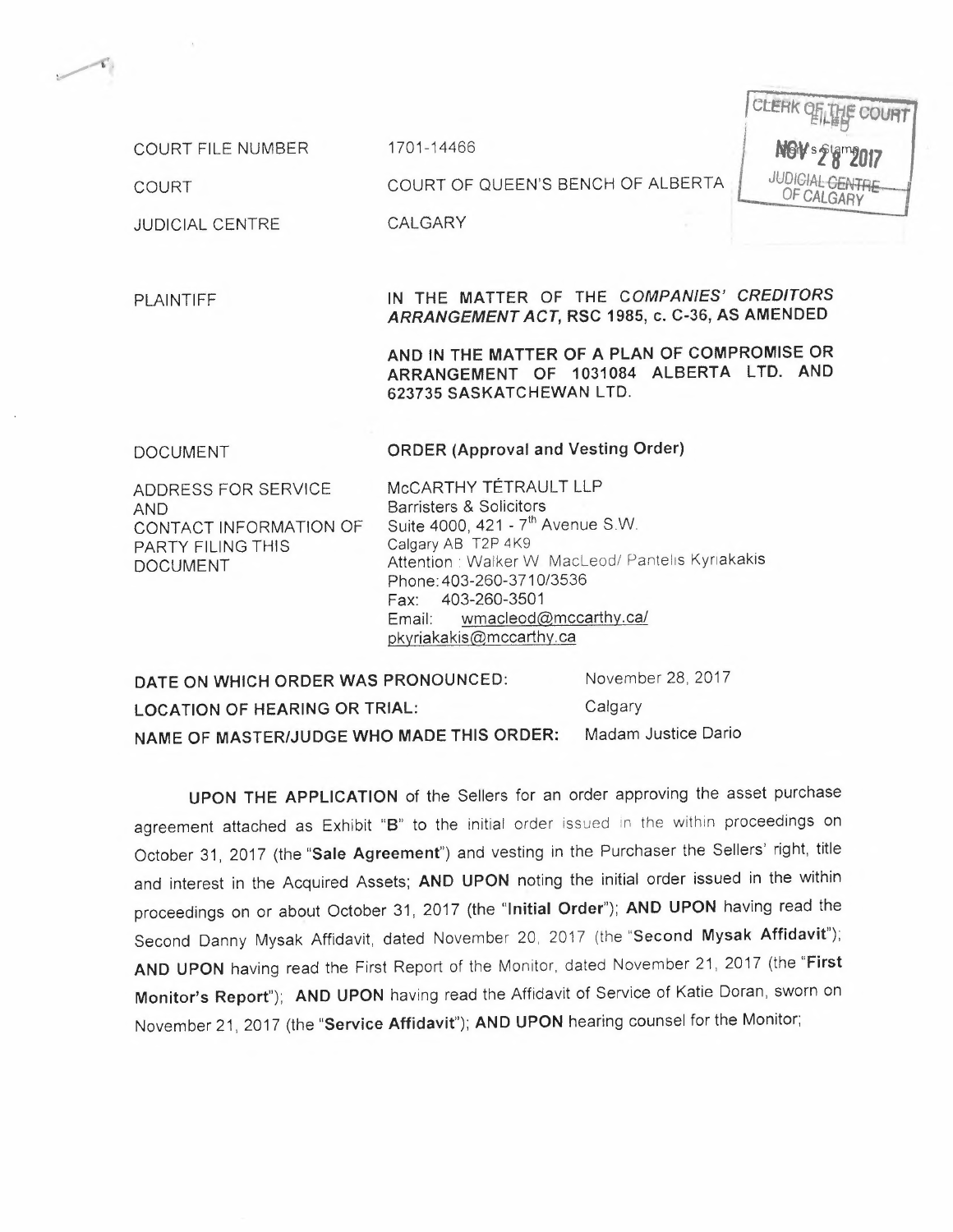#### IT IS HEREBY ORDERED AND DECLARED THAT:

#### Service

 $1<sup>1</sup>$ Service of notice of this application and supporting materials is hereby declared to be good and sufficient, and no other person is required to have been served with notice of this application, and time for service of this application is abridged to that actually given.

#### **Defined Terms**

 $2<sub>1</sub>$ All capitalized terms used herein shall have the ascribed to them in either the Sale Agreement or the Initial Order, as applicable.

#### **Assignment**

 $3<sub>1</sub>$ The Assignment of the Sale Agreement by 102033714 Saskatchewan Corp. to 102036378 Saskatchewan Ltd. be and is hereby approved and all references to "Purchaser" in this Order shall mean and refer to 102036378 Saskatchewan Ltd. or its permitted nominee or assignee.

#### **Approval of Transaction**

 $4<sub>1</sub>$ The Sale Agreement is hereby approved in its entirety and is declared to be commercially reasonable and in the best interest of the Sellers and their stakeholders. All of the transactions contemplated by the Sale Agreement (collectively, the "Transaction") are hereby approved, and the execution of the Sale Agreement by the Sellers is hereby authorized and approved, with such minor amendments as the Sellers may deem necessary. The Sellers are hereby authorized and directed to complete the Transaction and, subject to the terms of the Sale Agreement, to perform their obligations under the Sale Agreement and any ancillary documents related thereto, and to take such additional steps and execute such additional documents as may be necessary or desirable for the completion of the Transaction or for the conveyance of the Acquired Assets to the Purchaser.

#### **Vesting of Property**

Upon the delivery of a Monitor's certificate to the Purchaser (or its nominee) substantially 5. in the form set out in Schedule "A" hereto (the "Monitor's Certificate"), all of the Sellers' right, title and interest in and to the Acquired Assets described in section 2.1 of the Sale Agreement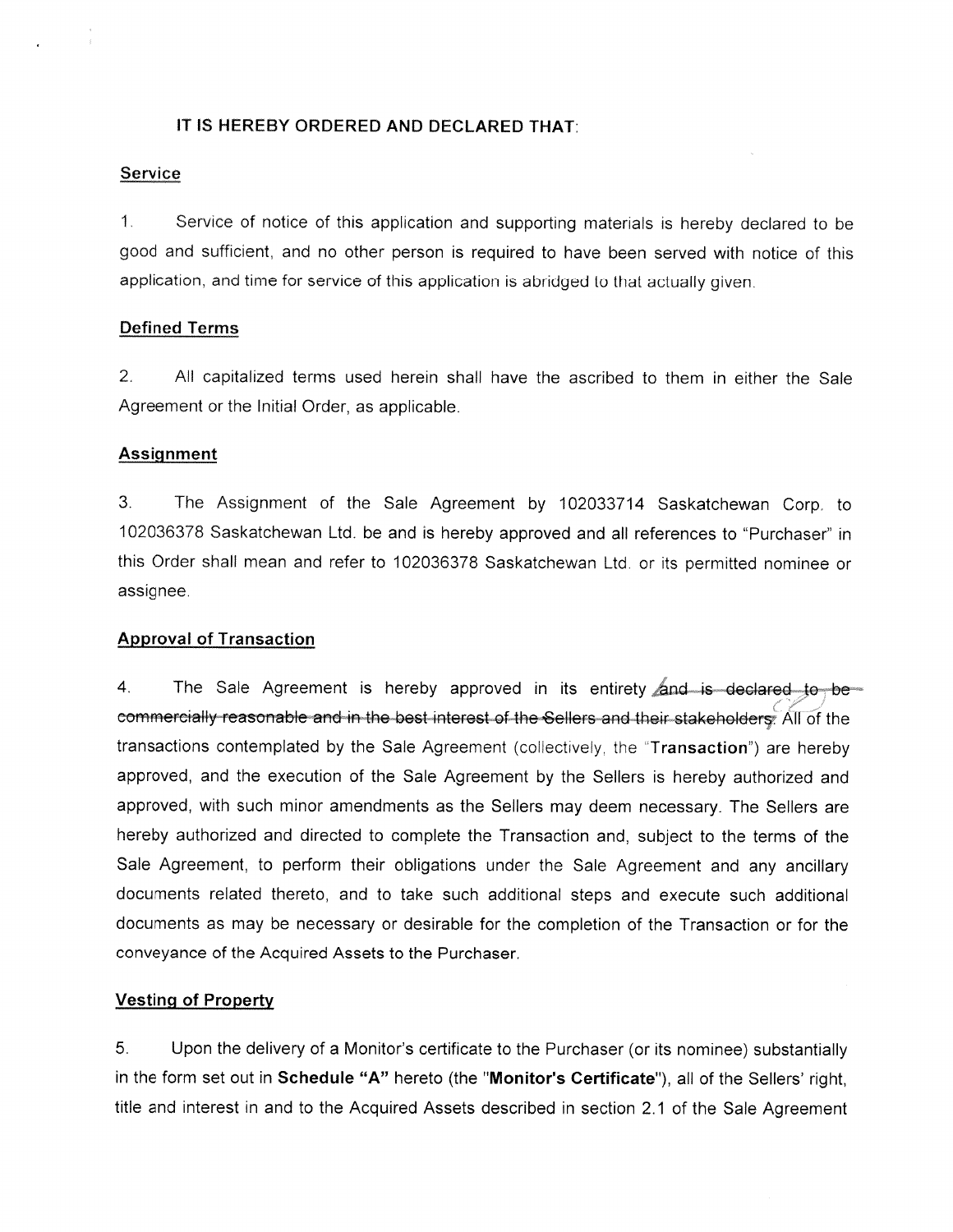and listed on Schedule "B" hereto, shall vest absolutely in the name of the Purchaser (or its nominee), free and clear of and from any and all security interests (whether contractual, statutory, or otherwise), hypothecs, caveats, mortgages, trusts or deemed trusts (whether contractual, statutory, or otherwise), liens, executions, levies, charges, or other financial or monetary claims, whether or not they have attached or been perfected, registered or filed and whether secured, unsecured or otherwise (collectively, the "Claims") including, without limiting the generality of the foregoing:

- $(a)$ the Administrative Charge;
- $(b)$ any encumbrance or charge created by any order issued in the NOI Proceedings; and
- $(c)$ all charges, security interests or claims evidenced by registrations pursuant to the Personal Property Security Act (Alberta) or any other personal property registry system (all of which are collectively referred to as the "Encumbrances". which term shall not include the permitted encumbrances, caveats, easements and restrictive covenants listed on Schedule "C" (the "Permitted Encumbrances"));

for greater certainty, this Court orders that all of the Encumbrances affecting or relating to the Acquired Assets are hereby expunged and discharged as against the Acquired Assets, provided, however, that the Purchaser shall remain liable for and obtain the benefit of any obligations or liabilities arising pursuant to and in accordance with the terms of the Designated Seller Contracts.

#### **Assignment of the Designated Seller Contracts**

 $6.$ Upon the delivery of a Monitor's Certificate to the Purchaser (or its nominee), all of the rights and obligations of the Sellers in and to the Designated Seller Contracts described in Schedule "D" hereto be and are hereby assigned to the Purchaser pursuant to and in accordance with section 11.3 of the CCAA and the Purchaser shall be entitled to all of the rights, remedies and benefits, and shall assume and be subject to all obligations, liabilities and restrictions, contained in and associated with the Designated Seller Contracts.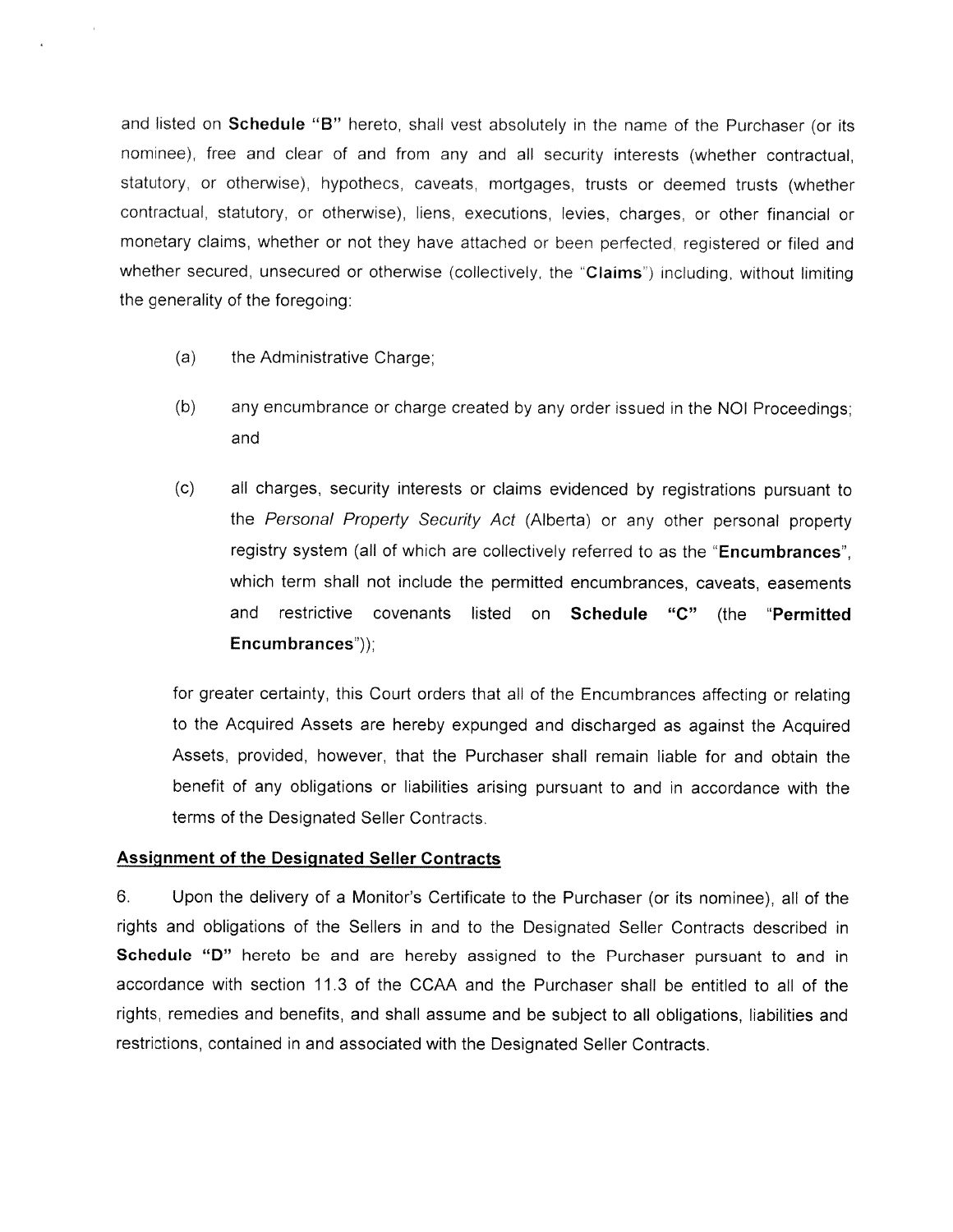$7<sup>1</sup>$ The assignment of the Designated Seller Contracts to the Purchaser is hereby declared to be valid and binding upon each and every counterparty to a Designated Seller Contract, notwithstanding any restrictions or prohibitions contained in any of the Designated Seller Contracts relating to the assignment thereof, and the Purchaser shall be and is entitled to have and to hold quiet enjoyment of all lands and premises associated with the Designated Seller Contracts in accordance with the terms and conditions thereof. Each Person who is a counterparty to any Designated Seller Contract (including any assignee) are permanently stayed, estopped and restrained from accelerating, terminating, rescinding, exercising any rights or remedies, refusing to perform or otherwise repudiating any obligations under any Designated Seller Contract on account or by reason of the Seller having breached a non-monetary obligation owing on a Designated Seller Contract unless such non-monetary breach arises or continues after the Designated Seller Contract is assigned to the Purchaser, such non-monetary default is capable of being cured by the Purchaser and the Purchaser has failed to remedy the non-monetary default after having received notice of such default pursuant to the terms of the applicable Designated Seller Contract. No counterparty shall rely on a notice of default sent to the Sellers, or any act, failure to act or omission of the Sellers, to terminate a Designated Seller Contract as against the Purchaser and, for greater certainty, except as may otherwise be agreed to by the applicable counterparty to any Designated Seller Contract and the Purchaser, nothing herein shall:

- $(a)$ affect the rights and remedies of any the counterparty to any Designated Seller Contract against the Purchaser for any default by the Purchaser on any Designated Seller Contract that occurs or continues after the closing of the Transaction; or
- $(b)$ amend or vary, or be deemed to amend or vary, the terms of any Designated Seller Contracts.

8. The Purchaser (and its nominee, if any) shall, by virtue of the completion of the Transaction, have no liability of any kind whatsoever in respect of any Claims against the Debtor other than the Claims associated with the Permitted Encumbrances and under the Designated Seller Contracts.

9. The Sellers and all Persons who claim by, through or under the Sellers in respect of the Acquired Assets, save and except for the Persons entitled to the benefit of the Permitted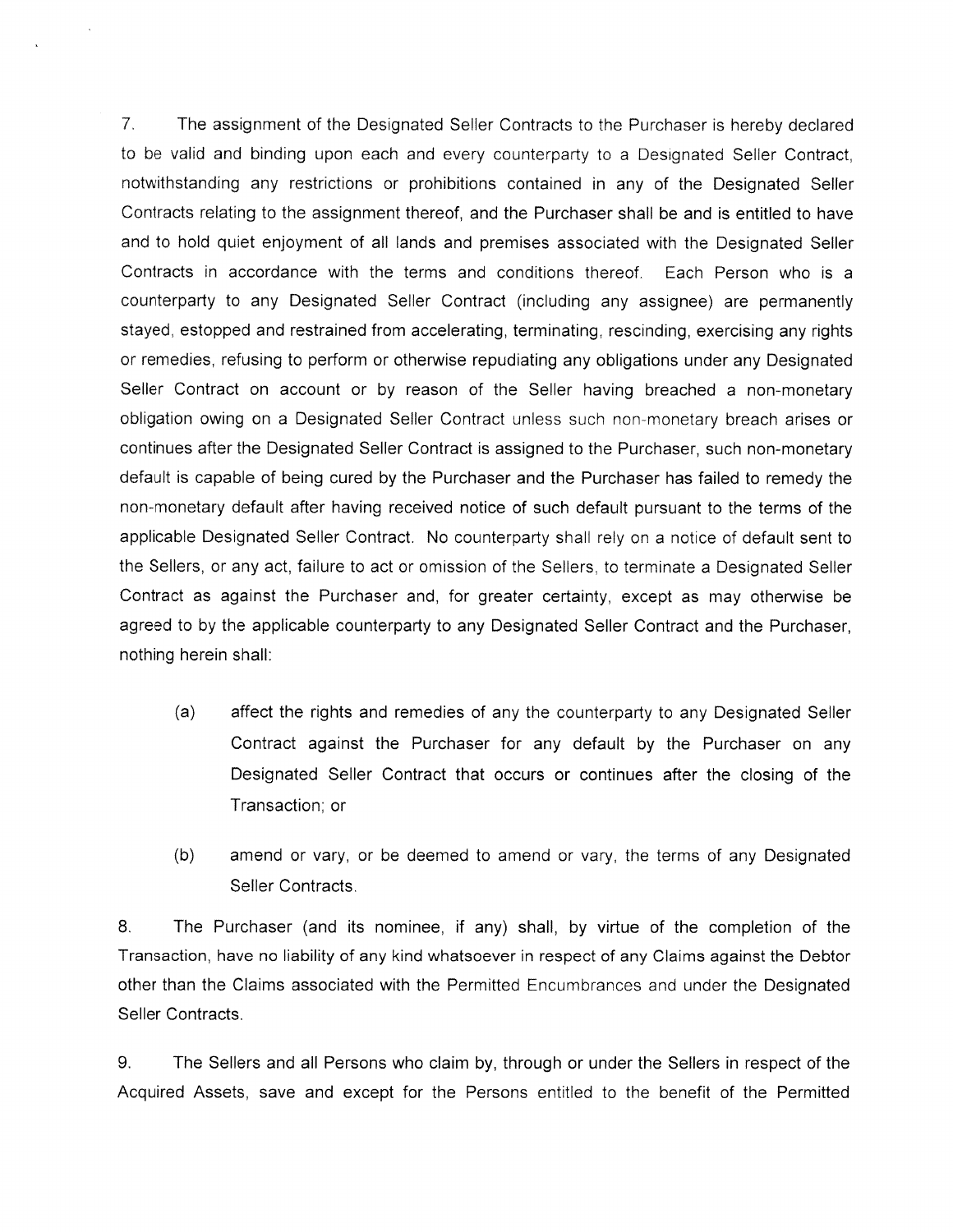Encumbrances, shall stand absolutely barred and foreclosed from all estate, right, title, interest, royalty, rental and equity of redemption of the Acquired Assets and, to the extent that any such persons remains in possession or control of any of the Acquired Assets, they shall forthwith deliver possession thereof to the Purchaser (or its nominee).

 $10<sub>1</sub>$ The Purchaser shall be entitled to enter into and upon, hold and enjoy the Acquired Assets for its own use and benefit without any interference of or by the Debtor, or any person claiming by or through or against the Debtor.

 $11<sub>1</sub>$ The Monitor is to file with the Court a copy of the Monitor's Certificate, forthwith after delivery thereof to the Purchaser (or its nominee).

 $12.$ Pursuant to clause 7(3)(c) of the Canada Personal Information Protection and Electronic Documents Act and section 20(e) of the Alberta Personal Information Protection Act, the Sellers as Monitor are authorized and permitted to disclose and transfer to the Purchaser all human resources and payroll information in the Seller's records pertaining to the Seller's past and current employees, including personal information of those employees listed in the Sale Agreement. The Purchaser (or its nominee) shall maintain and protect the privacy of such information and shall be entitled to use the personal information provided to it in a manner which is in all material respects identical to the prior use of such information by the Sellers.

 $13.$ Notwithstanding:

- the pendency of these proceedings;  $(a)$
- $(b)$ any applications for a bankruptcy order now or hereafter issued pursuant to the BIA in respect of the Debtor and any bankruptcy order issued pursuant to any such applications; and
- $(c)$ any assignment in bankruptcy made in respect of the Debtor;

the vesting of the Acquired Assets in the Purchaser (or its nominee) pursuant to this Order shall be binding on any trustee in bankruptcy that may be appointed in respect of the Sellers and shall not be void or voidable by creditors of the Sellers, nor shall it constitute nor be deemed to be a settlement, fraudulent preference, assignment, fraudulent conveyance, transfer at undervalue, or other reviewable transaction under the BIA or any other applicable federal or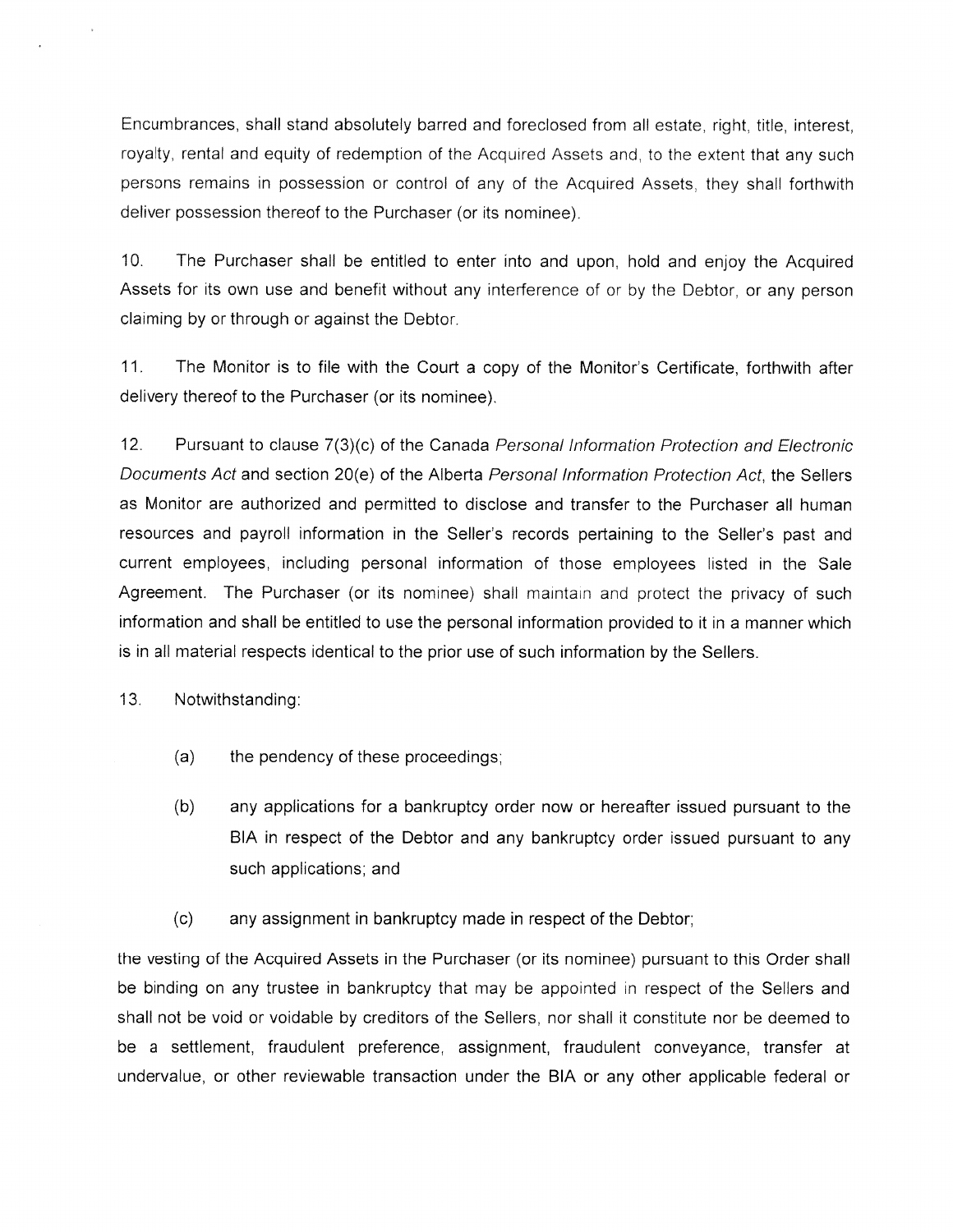provincial legislation, nor shall it constitute oppressive or unfairly prejudicial conduct pursuant to any applicable federal or provincial legislation.

 $14$ The Sellers, the Purchaser (or its nominee), the Monitor and any other interested party, shall be at liberty to apply for further advice, assistance and directions as may be necessary in order to give full force and effect to the terms of this Order and to assist and aid the parties in closing the Transaction.

#### Discharge of the Court Officer

 $15.$ Upon the filing of the Monitor's Certificate with this Honorable Court and based on the evidence that is currently before this Honourable Court, it is ordered and declared that:

- the Court Officer has acted honestly and in good faith, and has dealt with the  $(a)$  $\epsilon$ eller as the Acquired Assets in a commercially reasonable manner  $\oslash$
- the actions and conduct of the Court Officer are approved and the Court has  $(b)$ satisfied all of its duties and obligations under the BIA as the CCAA;
- the Court Officer shall not be liable for any act or omission pertaining to the  $(c)$ discharge of the Court Officer's duties as proposal trustee or monitor of the Seller, save and except for any liability arising out of the fraud, gross negligence or wilful misconduct on the part of the Court Officer; and
- $(d)$ any and all claims against the Court Officer arising from, relating to or in connection with the performance of the Court Officer's duties and obligations as proposal trustee and monitor of the Seller, shall be forever barred and extinguished.

 $16.$ No action or proceeding arising from, relating to, or in connection with the performance of the Court Officer's duties and obligations in respect of the Sellers and the Acquired Assets may be commenced or continued without the prior leave of this Honourable Court, on notice to the Court Officer and on such terms as this Honourable Court may direct.

 $17.$ The fees and disbursements of the Court Officer, counsel to the Court Officer and counsel to the Sellers, as summarized at Section 7 of the First Monitor's Report, be and are hereby approved.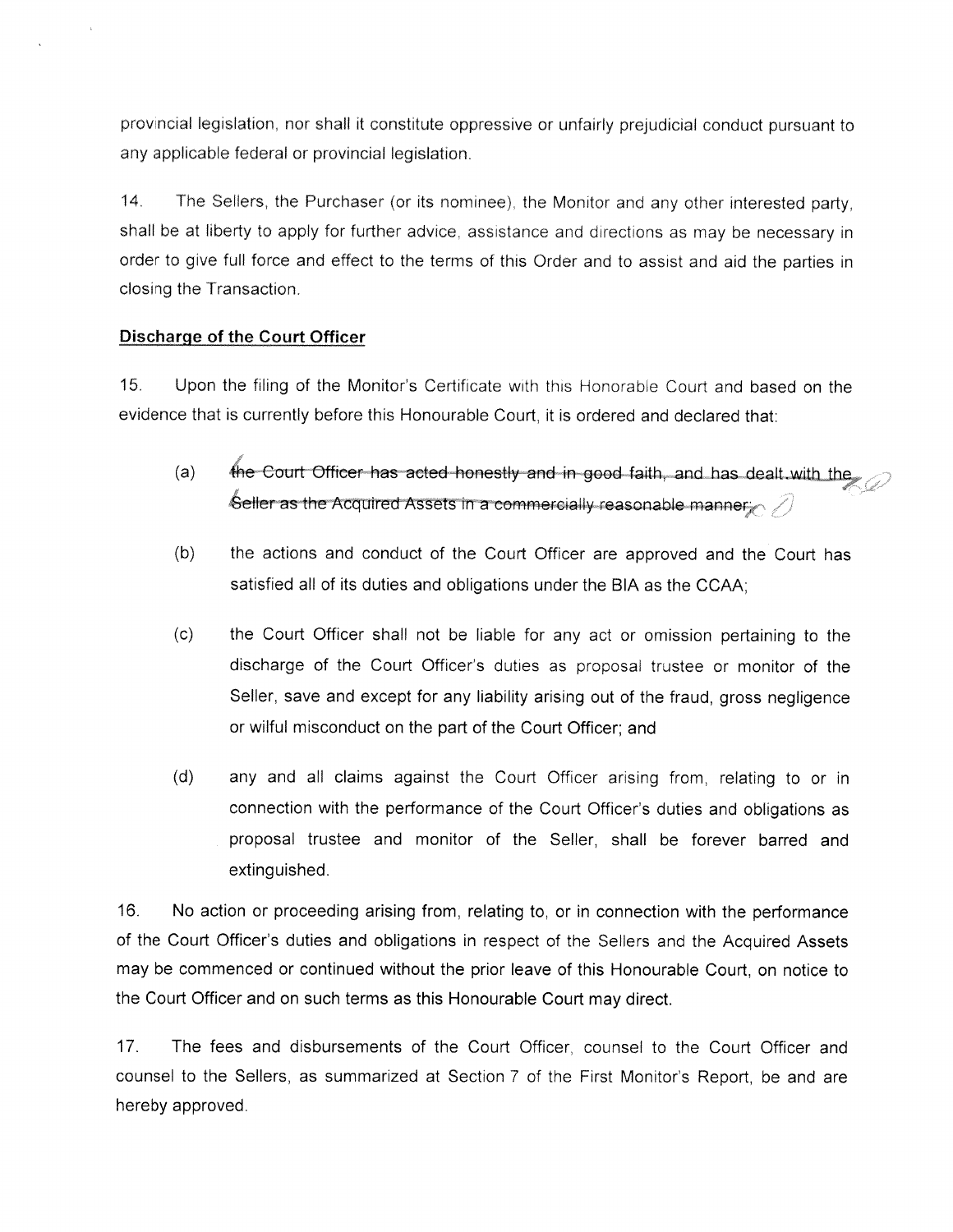#### **Miscellaneous Matters**

 $18.$ This Court hereby requests the aid and recognition of any court, tribunal, regulatory or administrative body having jurisdiction in Canada or in the United States to give effect to this Order and to assist the Sellers, the Monitor and their agents in carrying out the terms of this Order. All courts, tribunals regulatory and administrative bodies are hereby respectfully requested to make such orders as to provide such assistance to the Sellers and to the Monitor, as an officer of this Court, as may be necessary or desirable to give effect to this Order or to assist the Sellers and to the Monitor, as an officer of this Court, as may be necessary or desirable to give effect to this Order or to assist the Sellers and Monitor and their agents in carrying out the terms of this Order.

19. This Order must be served only upon those interested parties attending or represented at the within application and service may be effected by facsimile, electronic mail, personal delivery or courier. Service is deemed to be effected the next business day following the transmission or delivery of such documents.

 $20.$ Service of this Order on any Person not attending this application is hereby dispensed with.

 $J.C.O.B.A.$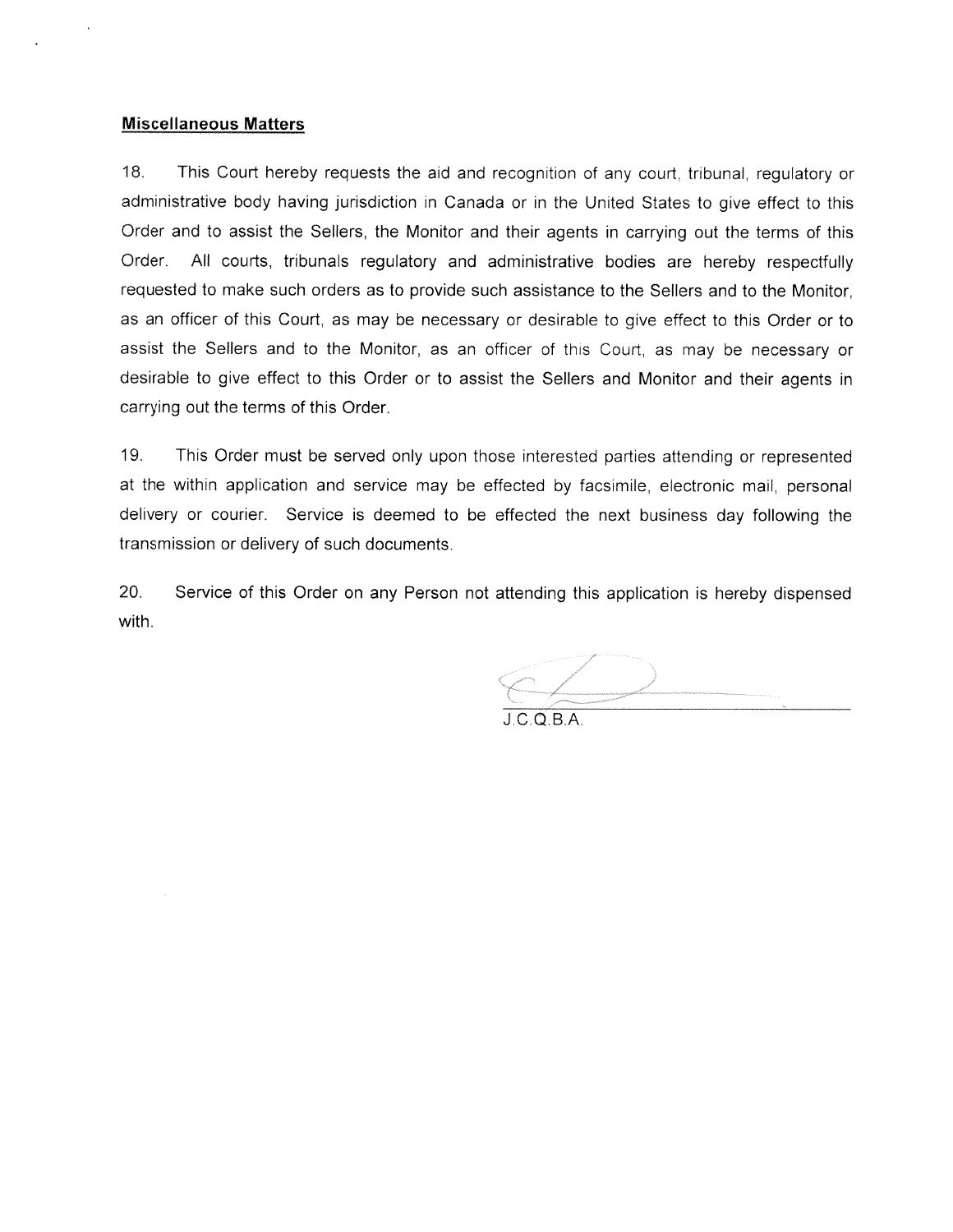#### SCHEDULE "A" TO THE VESTING ORDER **FORM OF RECEIVER'S CERTIFICATE**

**COURT FILE NUMBER** 1701-14466

Clerk's Stamp

**COURT** COURT OF QUEEN'S BENCH OF ALBERTA

**JUDICIAL CENTRE CALGARY** 

**PLAINTIFF** IN THE MATTER OF THE COMPANIES' CREDITORS ARRANGEMENT ACT, RSC 1985, c. C-36, AS AMENDED

> AND IN THE MATTER OF A PLAN OF COMPROMISE OR ARRANGEMENT OF 1031084 ALBERTA LTD. AND 623735 **SASKATCHEWAN LTD.**

#### **DOCUMENT MONITOR'S CERTIFICATE**

ADDRESS FOR SERVICE AND CONTACT **INFORMATION OF PARTY FILING THIS DOCUMENT** 

McCARTHY TÉTRAULT LLP **Barristers & Solicitors** Suite 4000, 421 - 7<sup>th</sup> Avenue S.W. Calgary AB T2P 4K9 Attention: Walker W. MacLeod/ Pantelis Kyriakakis Phone: 403-260-3710/3536 403-260-3501 Fax: Email: wmacleod@mccarthy.ca/ pkyriakakis@mccarthy.ca

#### **RECITALS**

- $A_{n}$ Pursuant to an Order of the Honourable Justice Yamuauchi of the Court of Queen's Bench of Alberta, Judicial District of Calgary (the "Court") dated October 31, 2017. KPMG Inc. was appointed as the monitor (the "Monitor") of the Sellers.
- $B<sub>1</sub>$ Pursuant to an Order of the Court dated November 28, 2017, the Court approved the agreement of purchase and sale made as of October 31, 2017 (the "Sale Agreement").
- $C_{\cdot}$ Unless otherwise indicated herein, terms with initial capitals have the meanings set out in the Sale Agreement.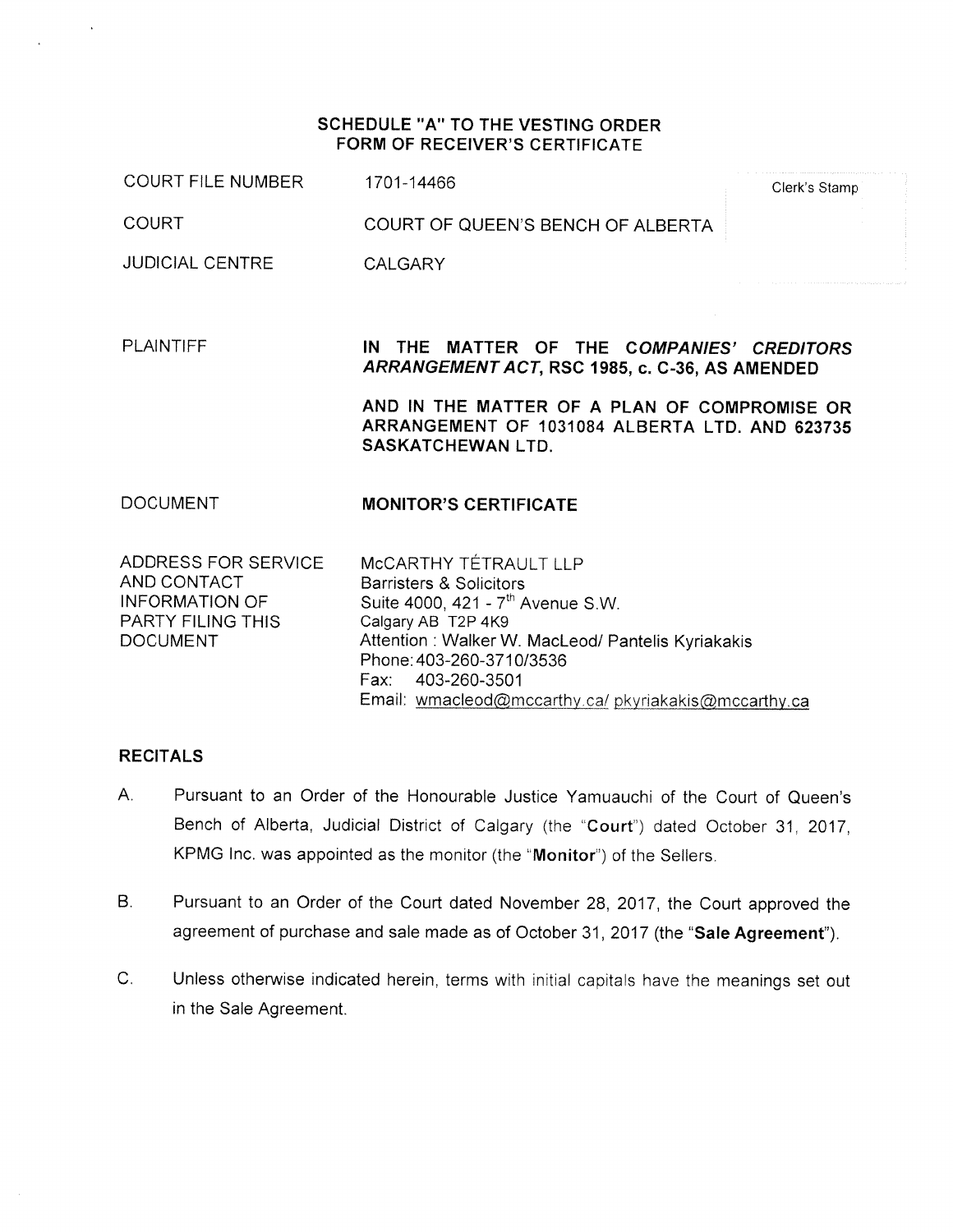### THE MONITOR CERTIFIES the following:

 $\sim 40$ 

 $\mathcal{L}$ 

- The conditions to Closing as set out in Article 6 of the Sale Agreement have been  $1.$ satisfied or waived by the Sellers and the Purchaser (or its nominee);
- $2.$ The Transaction has been completed to the satisfaction of the Monitor; and
- This Certificate was delivered by the Monitor at [Time] on [Date].  $3<sub>1</sub>$

KPMG, in its capacity as courtappointed Monitor of 1031084 Alberta Ltd. 623735 and Saskatchewan Ltd., and not in its personal capacity.

Name: **Title**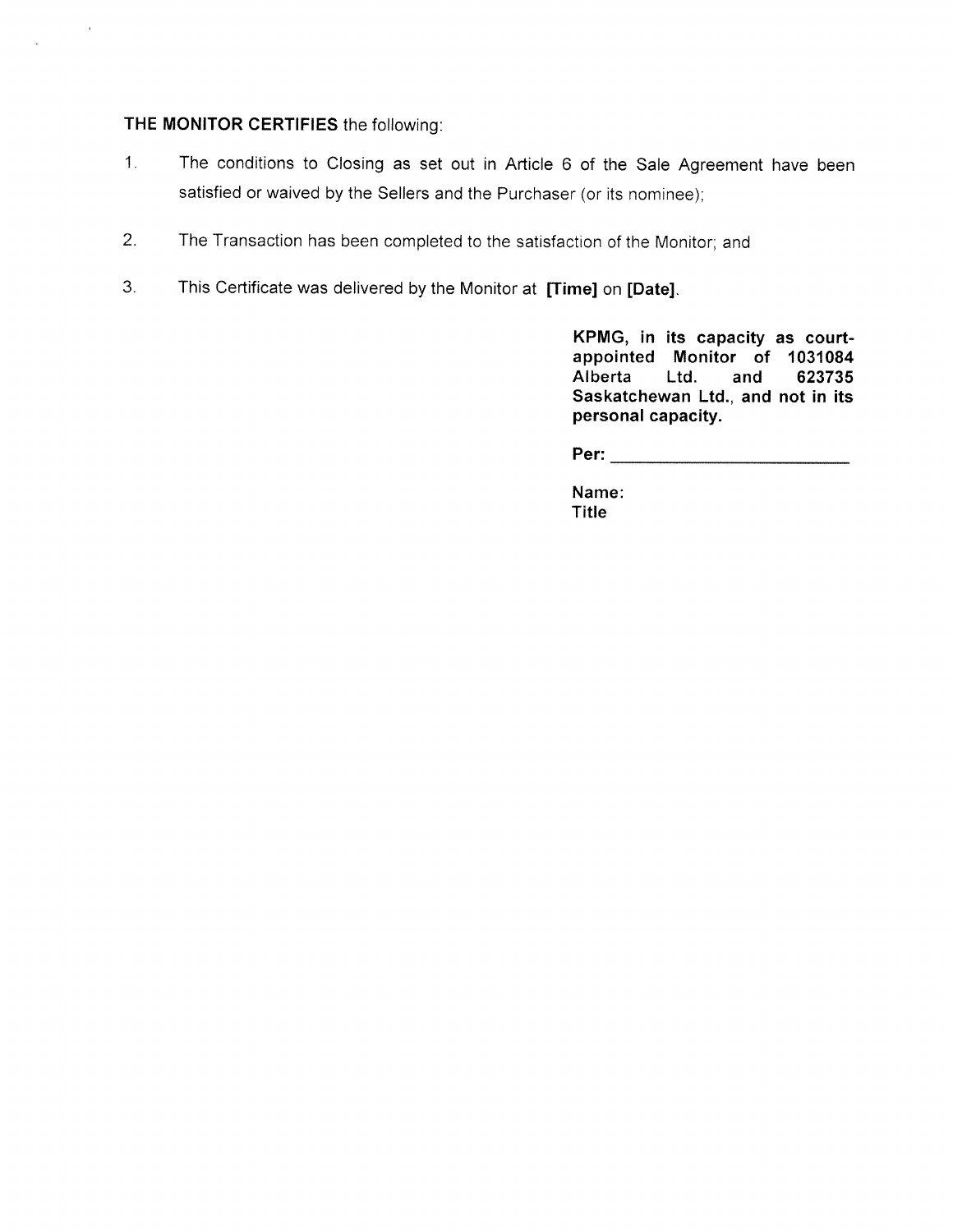# SCHEDULE "B" TO THE FORM OF ORDER (Sale Approval and Vesting Order)<br>DESIGNATED SELLER CONTRACTS

All of the Acquired Assets as listed and defined in section 2.1 of the Sale Agreement but excluding the Excluded Assets.

 $\sim 100$ 

 $\mathbf{r}$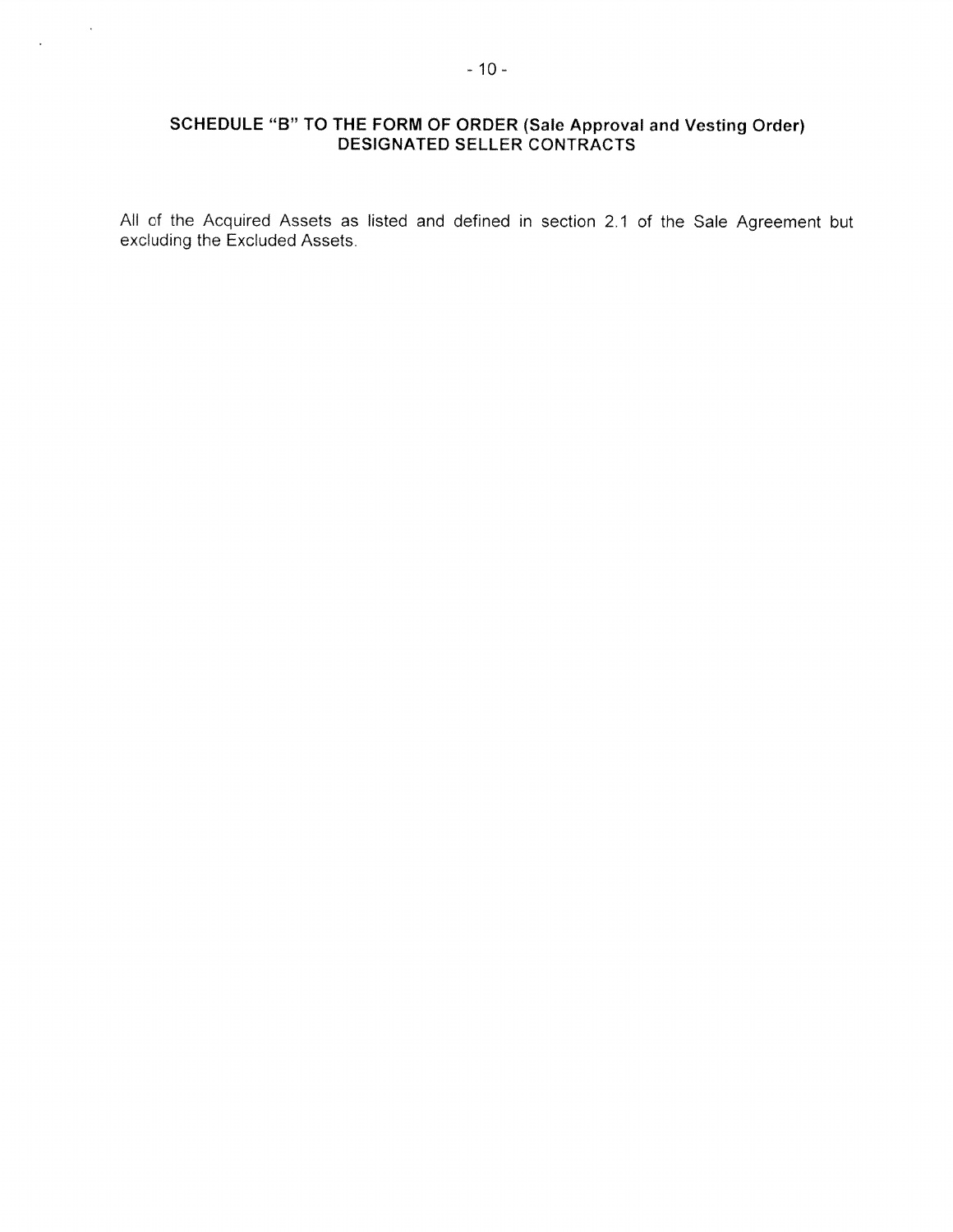### SCHEDULE "C" TO THE FORM OF ORDER (Sale Approval and Vesting Order)

1. The RBC Liabilities and the RBC Liens;

 $\label{eq:3.1} \mathcal{C} = \mathcal{C} \mathcal{C}$ 

 $\mathbf{v}$ 

- 2. The BDCC Liabilities and the BDCC Liens;
- 3. The Critical Supplier Charge, but only to and as against the Critical Supplier Property (as such terms are defined in the Initial Order); and
- 4. The claims of Element Financial Corporation and Steelcase Financial Services Ltd.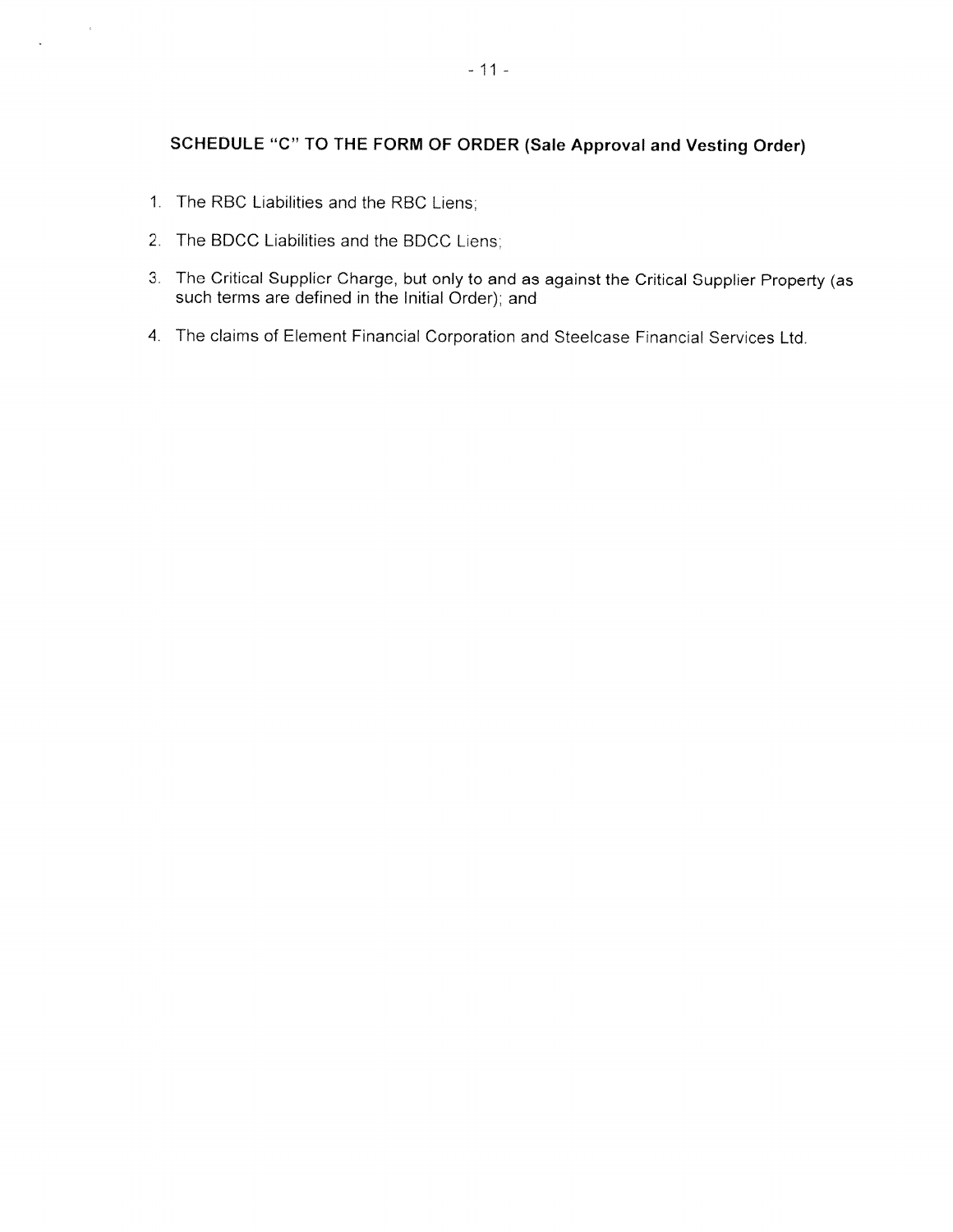## **SCHEDULE "D" TO THE VESTING ORDER**

| <b>British Columbia</b>                |                                                                                                                                                                                                                                                                                    |
|----------------------------------------|------------------------------------------------------------------------------------------------------------------------------------------------------------------------------------------------------------------------------------------------------------------------------------|
| <b>Store</b>                           | <b>Agreements</b>                                                                                                                                                                                                                                                                  |
| <b>ORCHARD PARK</b>                    | Lease Agreement made April 1st, 2011 between Orchard Park Shopping<br>Centre Holdings Inc. (as Landlord) and 623735 Saskatchewan Ltd. (as<br>Tenant), as subsequently amended, restated, or supplemented from<br>time to time                                                      |
| PACIFIC CENTRE<br><b>LEASEHOLD</b>     | Lease Agreement made August 10 <sup>th</sup> , 2015 between Pacific Centre<br>Leaseholds Limited (Cadillac Fairview) (as Landlord) and 1031084<br>Alberta Ltd. (as Tenant), as subsequently amended, restated, or<br>supplemented from time to time                                |
| <b>Alberta</b>                         |                                                                                                                                                                                                                                                                                    |
| <b>Store</b>                           | <b>Agreements</b>                                                                                                                                                                                                                                                                  |
| <b>BOWER PLACE</b>                     | Lease Agreement made June 4 <sup>th</sup> , 2015 between bcIMC Realty<br>Corporation (as Landlord) and 1031084 Alberta Ltd. (as Tenant), as<br>subsequently amended, restated, or supplemented from time to time                                                                   |
| PETER POND SHOPPING<br><b>CENTRE</b>   | Lease Agreement made August 27 <sup>th</sup> , 2014 between Peter Pond<br>Portfolio Inc. (as Landlord) and 623735 Saskatchewan Ltd. (as Tenant),<br>as subsequently amended, restated, or supplemented from time to time                                                           |
| PRAIRIE MALL SHOPPING<br><b>CENTRE</b> | Lease Agreement made January 29 <sup>th</sup> , 2015 between Revenue<br>Properties Company Limited and Prairie Mall Building Limited<br>(collectively, as Landlords) and 1031084 Alberta Ltd. (as Tenant), as<br>subsequently amended, restated, or supplemented from time to time |
| <b>WEST EDMONTON MALL</b>              | Lease Agreement made May 4 <sup>th</sup> , 2017 between West Edmonton Mall<br>Property Inc. (as Landlord) and 1031084 Alberta Ltd. (as Tenant), as<br>subsequently amended, restated, or supplemented from time to time                                                            |
| <b>CHINOOK CENTRE</b>                  | Lease Agreement made October $4^{\text{th}}$ , 2012 between Ontrea Inc. by its<br>duly authorized agent The Cadillac Fairview Corporation Limited (as<br>Landlord) and 1031084 Alberta Ltd. (as Tenant), as subsequently<br>amended, restated, or supplemented from time to time   |
| <b>MARKET MALL</b><br>LEASEHOLDS INC.  | Lease Agreements made July 18 <sup>th</sup> , 2012 between Market Mall<br>Leaseholds Inc. (as Landlord) and 1031084 Alberta Ltd. (as Tenant), as<br>subsequently amended, restated, or supplemented from time to time                                                              |
|                                        | <b>Saskatchewan</b>                                                                                                                                                                                                                                                                |

 $\label{eq:2} \frac{1}{2} \int_{0}^{2\pi} \frac{1}{\sqrt{2}} \, \mathrm{d} \theta \, \mathrm{d} \theta \, \mathrm{d} \theta \, \mathrm{d} \theta \, \mathrm{d} \theta \, \mathrm{d} \theta \, \mathrm{d} \theta \, \mathrm{d} \theta \, \mathrm{d} \theta \, \mathrm{d} \theta \, \mathrm{d} \theta \, \mathrm{d} \theta \, \mathrm{d} \theta \, \mathrm{d} \theta \, \mathrm{d} \theta \, \mathrm{d} \theta \, \mathrm{d} \theta \, \mathrm{d} \theta \, \mathrm{d} \theta \, \mathrm{d} \theta \, \mathrm{d$ 

 $\Delta$